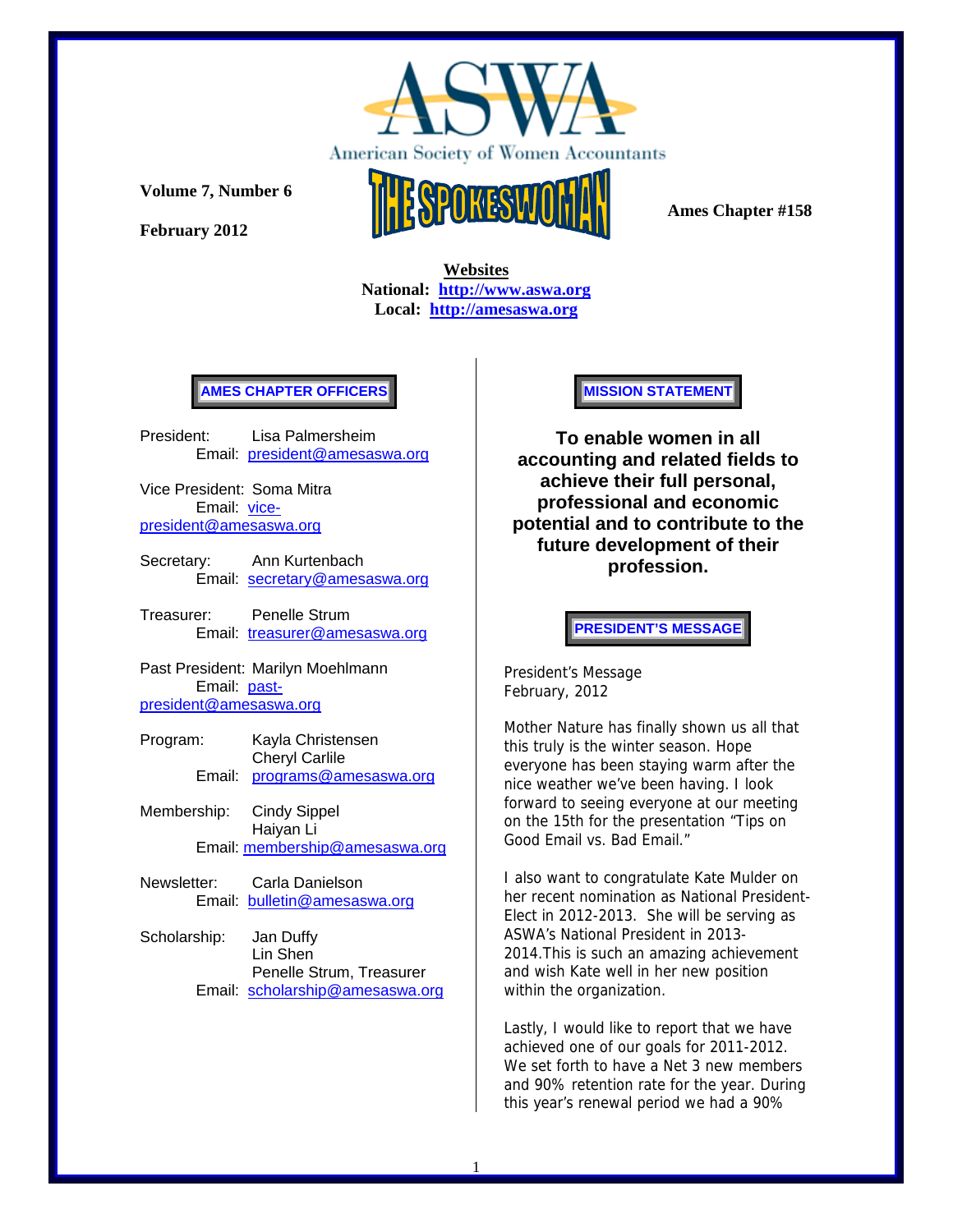

**February 2012** 



# **Websites National: http://www.aswa.org Local: http://amesaswa.org**

retention rate and have added four new members!!!

Lisa Palmersheim President



AGENDA – February 15, 2012

- 1. Call to Order
- 2. Quorum
- 3. Approval of Minutes
- 4. Treasurer's Report
- 5. Committee Reports
	- a. Membership
	- b. Program c. Bulletin
	- d. Scholarship
	- Nominations to Nationals due April 1, 2012
	- e. Outreach
- 6. Old Business
	- a. Financial Literacy progress report
- 7. New Business
	- a. Updates to the Chapter Website
	- b. Transfer of money from the general fund to the scholarship fund
	- c. TBD
- 8. Announcements a. ASWA 2012-13 Nominated Slate

### b. 2012 North Central Regional Conference May 10-12 2012

9. Adjournment

# **MEETING INFORMATION**

| Date:                                                                                        | Wednesday, February 15th                                                                                                                   |  |
|----------------------------------------------------------------------------------------------|--------------------------------------------------------------------------------------------------------------------------------------------|--|
| Time:                                                                                        | $6:00 \text{ PM}$                                                                                                                          |  |
| <b>Presenter:</b>                                                                            | Abhi Rao, Iowa State<br>University College of<br><b>Business Communications</b><br>Specialist Topic: "Tips on<br>Good Email vs. Bad Email" |  |
| Location:                                                                                    | Pazzesco Pasta &<br>Chophouse, 6008 West<br>LincolnWay, Ames, IA                                                                           |  |
| <b>RSVP:</b>                                                                                 | An e-vite will be sent out                                                                                                                 |  |
| <b>NOVEMBER 2011 MINUTES</b><br>November Minutes<br>American Society of Women<br>Accountants |                                                                                                                                            |  |

Accountants Ames Chapter #158 Membership Meeting November 16, 2011

Call to Order: The November Membership Meeting of Ames Chapter #158 was called to order by President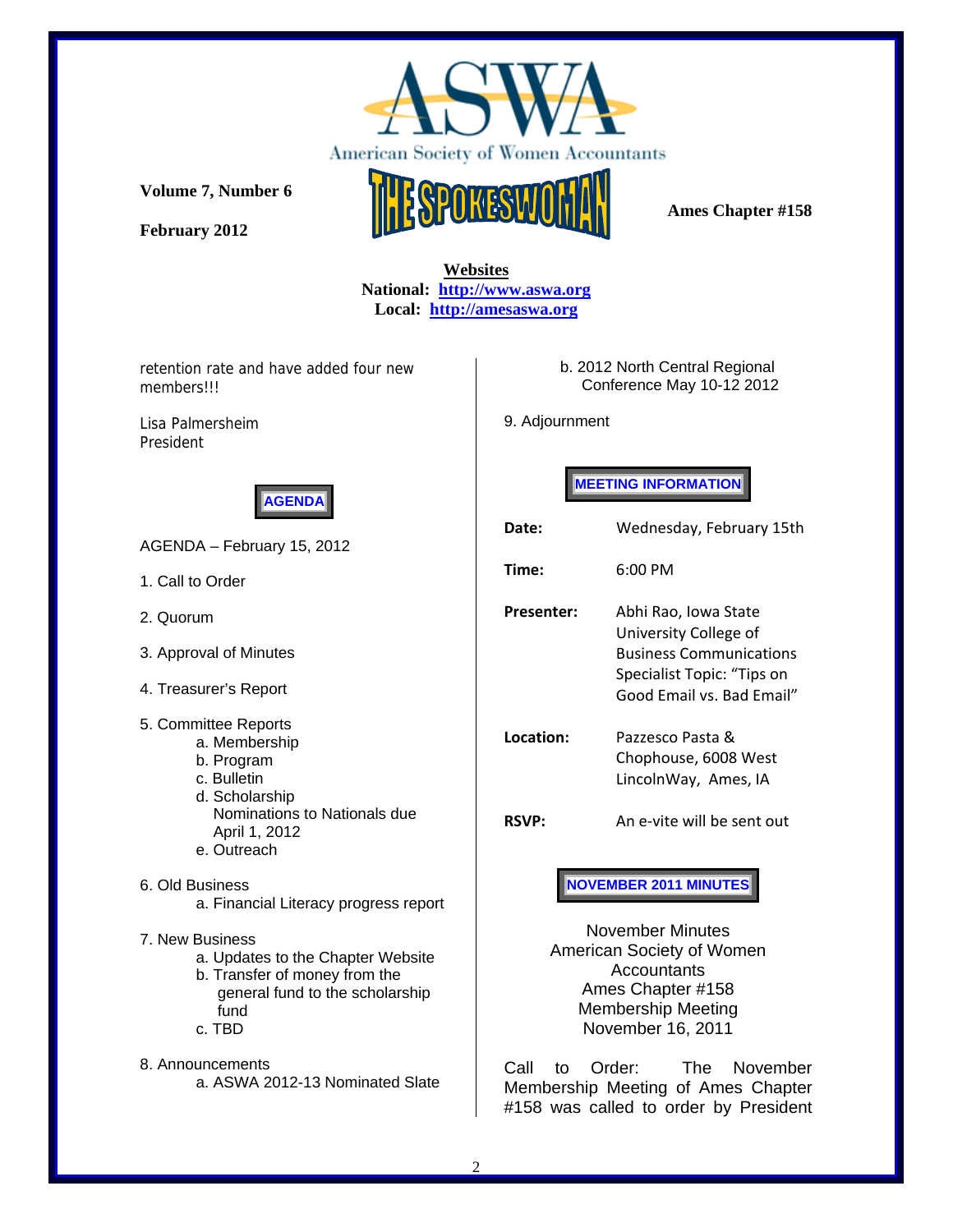

 **Ames Chapter #158** 

**Volume 7, Number 6** 

**February 2012** 

 **Websites National: http://www.aswa.org Local: http://amesaswa.org**

Lisa Palmersheim in Ames at 7:47 p.m. on Wednesday, November 16, 2011. Those in attendance were members Cheryl Carlile, Kayla Christensen, Jan Duffy, Linda Herman, Ann Kurtenbach, Haiyan Li, Soma Mitra, Marilyn Moehlmann, Catherine Mulder, Lisa Palmersheim, Stephanie Roscoe, Sue Rybolt, Theresa Samson, and Lisa Shen. A quorum was present.

Minutes: Stephanie Roscoe moved and Jan Duffy seconded that the September minutes be approved. Motion carried.

Treasurer's Report: Stephanie Roscoe, filling in for Treasurer Penny Strum, presented the treasurer's report for October. The Scholarship Account earned \$2.07 in interest. Net income from the joint meeting with the Des Moines chapter was \$37.87. Dues income was \$61.50. A \$500 check was written to the National Education Foundation and taken to the Annual Conference. The October 31<sup>st</sup> balance in the General Account was \$16,156.90 and the balance in the Scholarship Account was \$5,307.09. The treasurer's report has been placed on file for review.

# Committee Reports

Membership: Haiyan Li reported that we have 30 active members. Upcoming Networking Luncheons are January 12<sup>th</sup>

at Panera Bread, February 28 at The Café, and March  $9<sup>th</sup>$  at Hickory Park.

Program: Kayla Christiansen reported that our December meeting will be our annual holiday party. Jan Duffy will host the party at her house. The date was moved from December 21<sup>st</sup> to<br>December 14<sup>th</sup>. Bring a wrapped gift Bring a wrapped gift. for the gift exchange. Jan will provide the soup. A sign up sheet was passed around and Jan will create a Doodle for sign up.

Our annual planning meeting is July, not June. We have five meetings scheduled with CPE. Our goal is have seven meetings per year which would qualify for CPE. A discussion ensued as to what qualifies for CPE credit.

Bulletin: No report.

Scholarship: Jan Duffy reported that she will get the application out within two weeks. The Scholarship Committee will collect the applications and present them at the January meeting. Currently, there is a January  $1<sup>st</sup>$  deadline for the scholarship applications. Jan will check to see when the National deadline is and will move the deadline to submit applications to February  $1<sup>st</sup>$  if possible. If the application deadline is moved to February  $1<sup>st</sup>$ , the applications will be presented at the February meeting.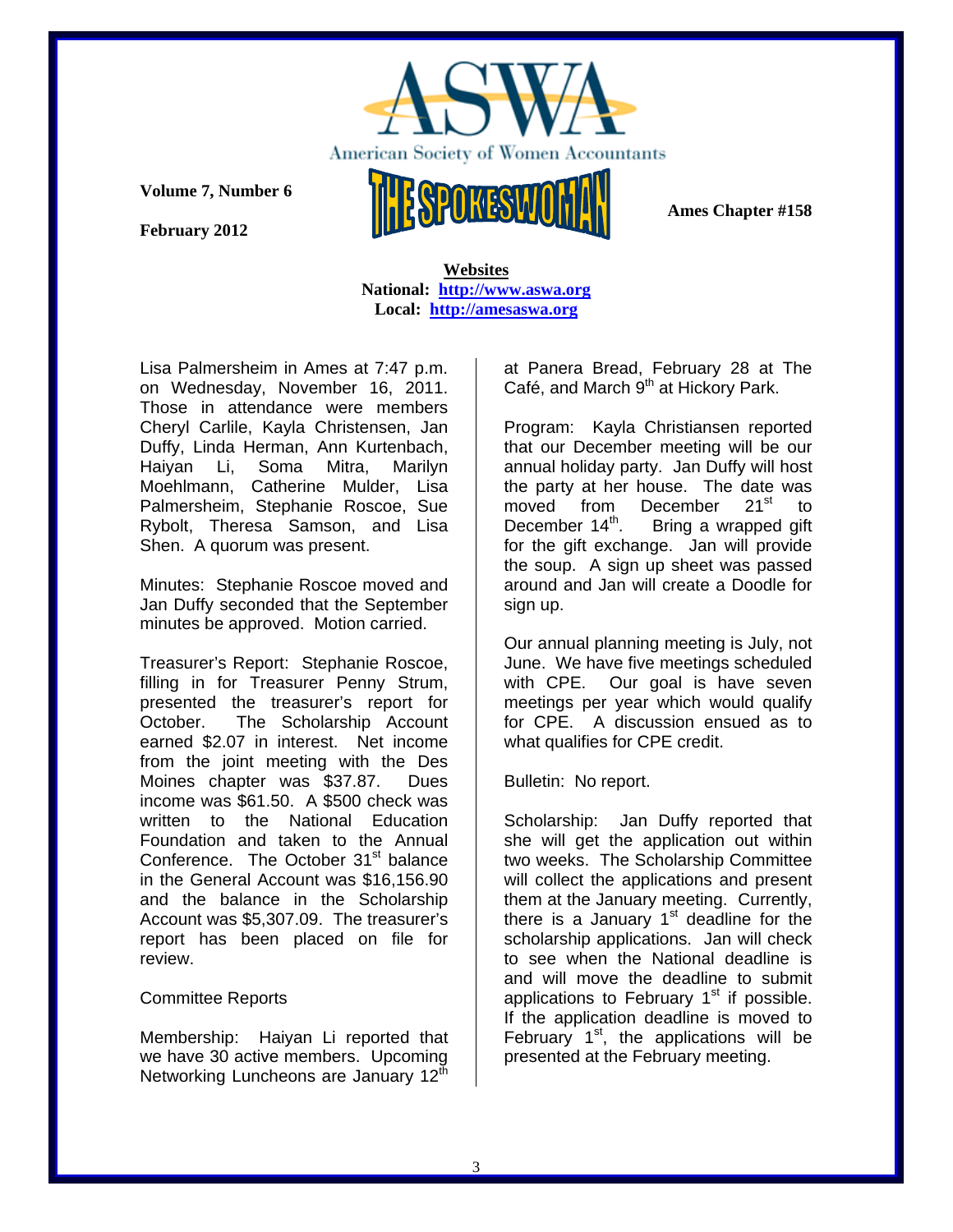

**February 2012** 



 **Ames Chapter #158** 

 **Websites National: http://www.aswa.org Local: http://amesaswa.org**

Do we want to transfer money from the General Account to the Scholarship Account? This will be an agenda item at our January meeting.

Jan reported that she would like our ASWA Chapter to host a 4 hour conference for Treasurers of Not For Profit Organizations. She suggested charging \$75 per person with a goal of 100 attendees.

Outreach: Karen Jacobsen and Brenda O'Neall-Smith were not present. Cheryl Carlile reported that the Boys and Girls Club and YSS are still very interested in the Financial Literacy Program and would like to pick out a module for ASWA to present.

### Old Business:

ASWA Annual Conference: Kate Mulder and Soma Mitra reported on their experiences at the National Conference in Charlotte, North Carolina. Soma appreciated receiving our chapter's complementary registration. Penny Strum and Stephanie Roscoe nominated our chapter for the Chapter Achievement Award and we were chosen to receive this award. Kate Mulder, National Vice President, presented the award at the Awards Luncheon. Soma accepted on behalf of our chapter. We received a "Chapter Achievement Award 2011" patch. We also received the National Membership

Award 2010-2011 which is an award for 90% member retention.

# New Business:

ASWA Focus Group: Kate reported that the National ASWA organization would like ASWA members to participate in focus groups of up to 20 people. This would take place some evening or a Saturday. We would need to watch a You Tube presentation in preparation and our board members would act as facilitators. We would then report back to the National Executive Committee. Kate will draft an e-mail and send out to the membership. Possibly we could do this during a membership meeting. Kayla will check to see if Toni Bright will be available to present a program at our January meeting. The offer has already been extended. If she will not be presenting, we could conduct the focus group at our January meeting. Otherwise, Kate will choose three dates and let members respond.

Announcements: Stephanie reported that Indian Creek Country Club in Nevada manager, Sherry Newsome, is a PGA professional and she is offering her services. Women's League is on Wednesdays and we could play the first four holes and she would give tips and help with golf techniques. Do we want to have a meeting there in the future?